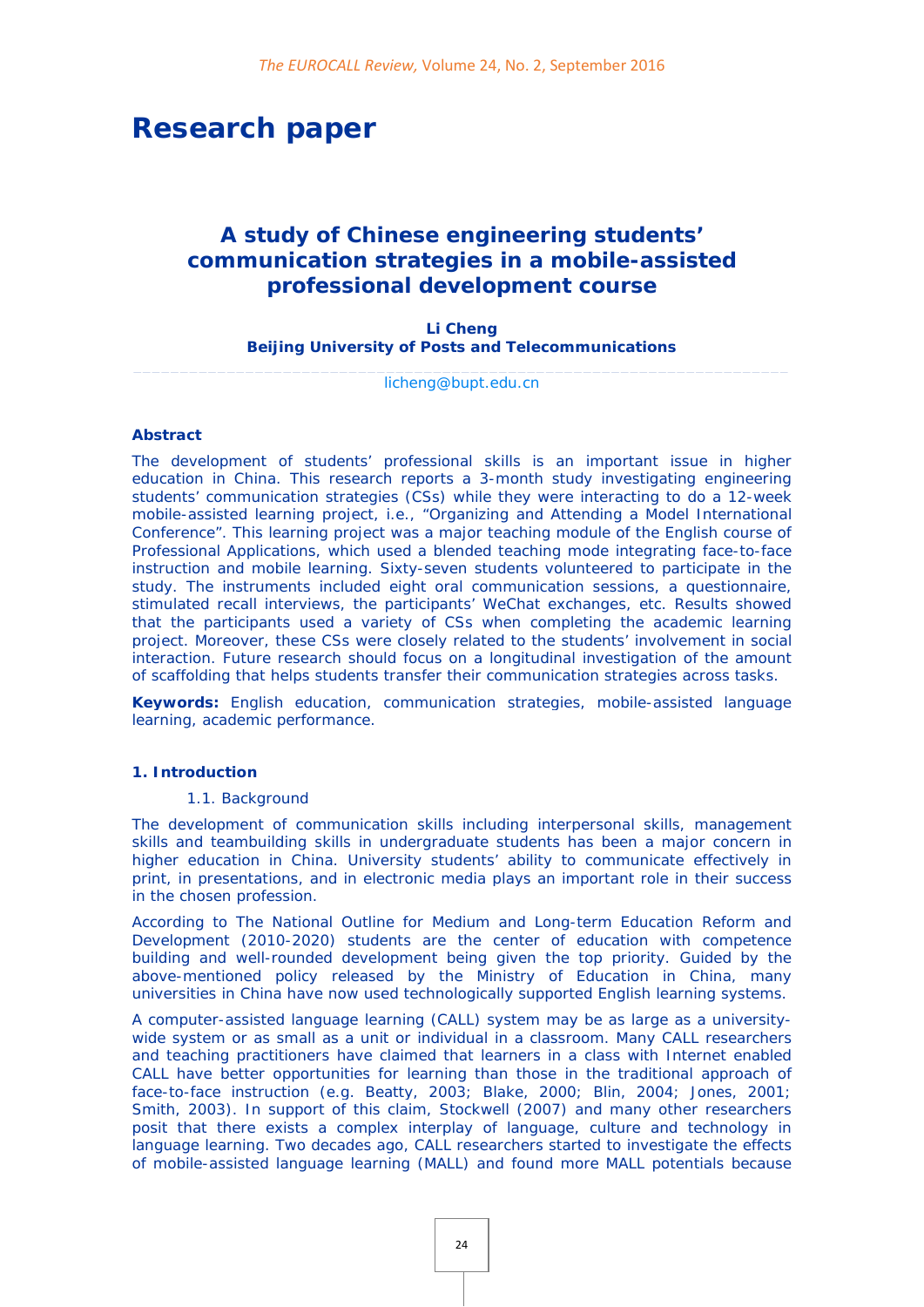of the flexibility offered to learners in and outside of the classroom (Godwin-Jones, 2011).

According to a survey by the China Internet Network Information Centre, in 2014, students using mobile phones accounted for 23.8% of the total netizens in China. Drawing on the recent research and practice in MALL, this paper reports a study investigating the communication strategies (CSs) used by a group of engineering students while they were interacting to complete academic tasks in an English course which used a blended mode of face-to-face instruction and mobile learning.

#### *1.2. Theoretical framework*

Linguistic Interdependence Theory (Cummins, 1979, 1991; Cummins & Swain, 1986) served as the theoretical framework for this study. The key concept of the Linguistic Interdependence Theory (LIT) is "transfer". In other words, there exists an underlying proficiency base which allows the transfer of literacy-based skills across languages.

In order to be able to explain the actual process of transfer, Cummins (1980, 1984) proposes two constructs of language proficiency: basic interpersonal communicative skills (BICS) and cognitive/academic language proficiency (CALP). BICS are a set of skills related to daily conversational skills in context-embedded situations in which direct contextual support is provided for producing or interpreting meaning. CALP refers to general context-reduced cognitive or academic skills such as linguistic skills, problem-solving skills, and literacy skills. Unlike BICS, CALP is more cognitively demanding and deals with the academic aspects of language usage including academic writing and speaking. According to Cummins and his colleagues, the underlying proficiency base allows BICS and CALP to transfer across languages and across modalities. Cummins' Linguistic Interdependence Theory has played an important role in second language education.

## *1.3. Literature review*

The notion of communication strategy (CS) in a second language (L2) was first raised by Selinker (1972) when he identified the processes of interlanguage development. This has led to a series of systematic analyses of the definitions, descriptions and taxonomies of CSs as well as practical implications of CS research (e.g., Bialystock, 1990; Dörnyei & Scott, 1997; Faerch & Kasper, 1983; Kasper & Kellerman, 1997; Taron, 1980; Varadi, 1980). In this study, CSs are regarded as problem-solving devices. According to Dörnyei and Scott (1997), CSs are strategic language behaviours to handle three types of communication problems: (1) Own-performance problems (i.e., one realizes that what he/she has said is incorrect or only partly correct), (2) Otherperformance problems (i.e., one finds something problematic in what has been said to him/her), and (3) Processing-time pressure (i.e., one needs more time to plan and process L2 speech). In this view, CSs, like other strategic devices, are regarded as conscious, deliberate, goal-oriented, planned, flexible, and self-regulatory*.*

In the past 10 years, the empirical and conceptual analyses of CSs have been expanded from the early investigation in the psycholinguistic field to the current sociolinguistic enquiry and now include the roles of institutional setting and the socio-political context in CS use. However, literature to date has mainly focused on the identification of L2 learners' CSs and the effectiveness of strategy training (e.g. Lafford, 2004; Lam, 2006; Omar, Embi & Yunus, 2012; Smith, 2003). Little has been done on how Chinese learners of English use CSs in mobile learning contexts.

The purpose of this study is to investigate the relationship between the acquisition of academic literacy and communication strategies in a mobile-assisted learning program. It is hoped that the analysis of students' involvement in their academic communication of this MALL program will bring new insights into English education in China.

The following were the research questions in the study:

- 1. What CSs do Chinese learners use when they do academic tasks?
- 2. To what extent do communication contexts (classroom settings and mobile learning settings) affect L2 learners' CSs use?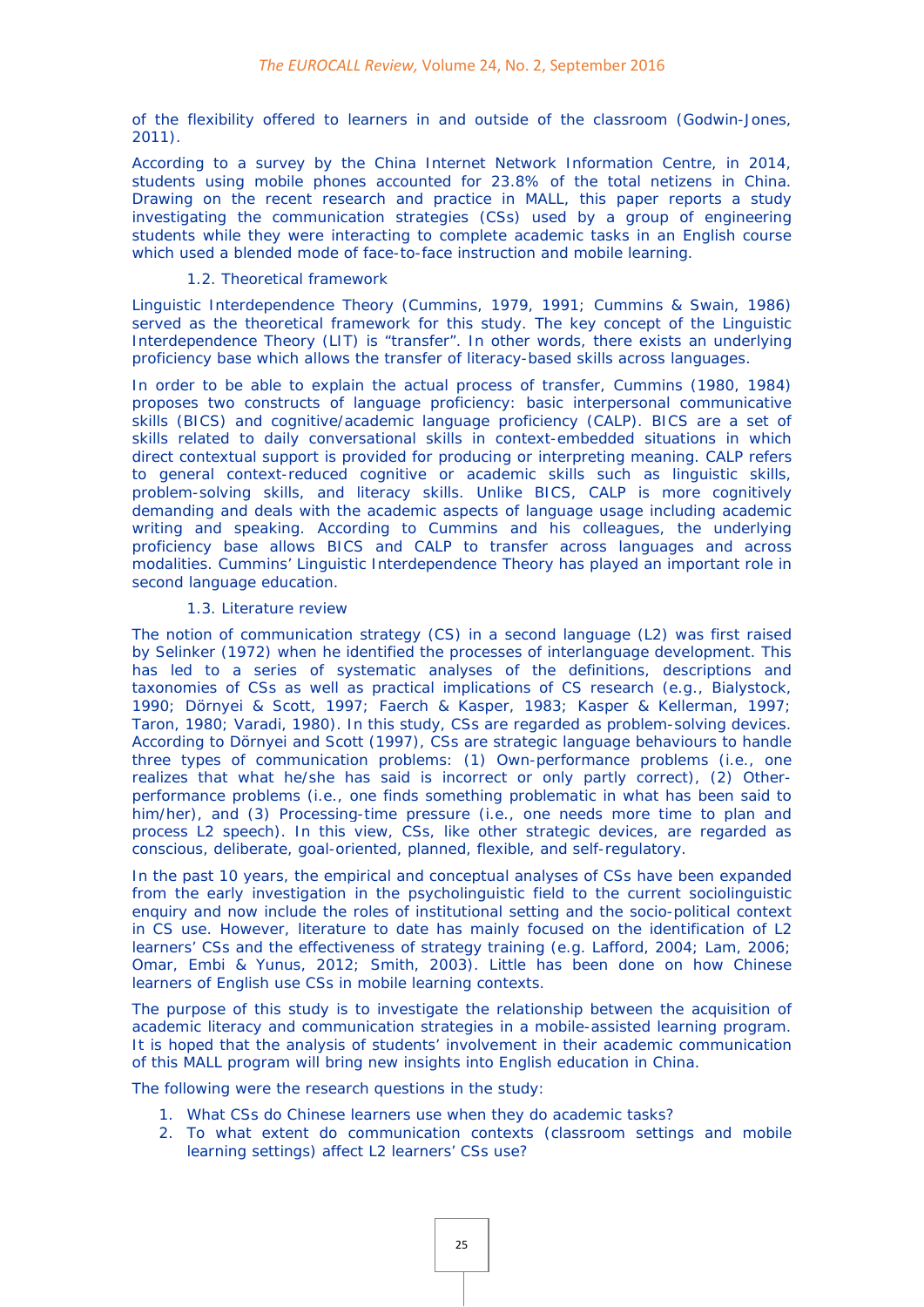#### **2. Method**

#### *2.1. Site and participants*

The study was conducted in a double-degree Joint Program between a Chinese university and a university in the UK. The teaching objective of the Joint Program was to help students to develop professional competence integrating knowledge, skills and values.

This program was designed to meet the specific needs of engineering students, i.e., using English to learn disciplinary content (see Figure 1).



#### Figure 1. Integration of language, knowledge and skills in the course of Professional Applications.

Being one of the core courses of professional development in this program, "Professional Applications" (PA) was offered to all the Year-2 students. PA was guided by the pedagogical theory of Task-Based Instruction (Nunan, 2004). In this course, professional knowledge and technical skills were introduced and practiced. Students were expected to do various kinds of the tasks/projects including a 12-week learning project of "Organizing and Attending a Model International Conference (MIC)" which consisted of three subtasks: two individual tasks of "Conference Paper Writing" and "Academic Presentation" and one team task of "Organizing a 1-day Conference". The team task of "Organizing a 1-day Conference" was an important annual event held in the school and attended by all the Year-2 students, the instructors and five to six invited speakers in the field of telecommunications. The teaching contents of related professional knowledge and skills were arranged accordingly with two hours' face-to face instruction every week supplemented by group discussions using WeChat, one of the most popular social networking tools in China.

The study under discussion took place in the course of PA and covered a period of 3 months from March to May of 2016. "Organizing and Attending a Conference" was the focus of the study. The researcher was also the instructor of PA. Sixty-seven students volunteered to participate in this 3-month study. Among them, 35 were majoring in Telecommunications Engineering with Management and 32 in Internet of Things Engineering. All the participants had passed the national examination of College English Band 4, thus indicating they had an intermediate level of English.

## *2.2. Procedures*

Four types of data were collected to identify CS use by the participants: (1) eight inclass oral communication activities (including group discussion and presentations), followed by 10 stimulated recall group interviews, (2) a 40-item questionnaire based on Dörnyei & Scott's (1997) Inventory of Strategic Language Devices, (3) the participants'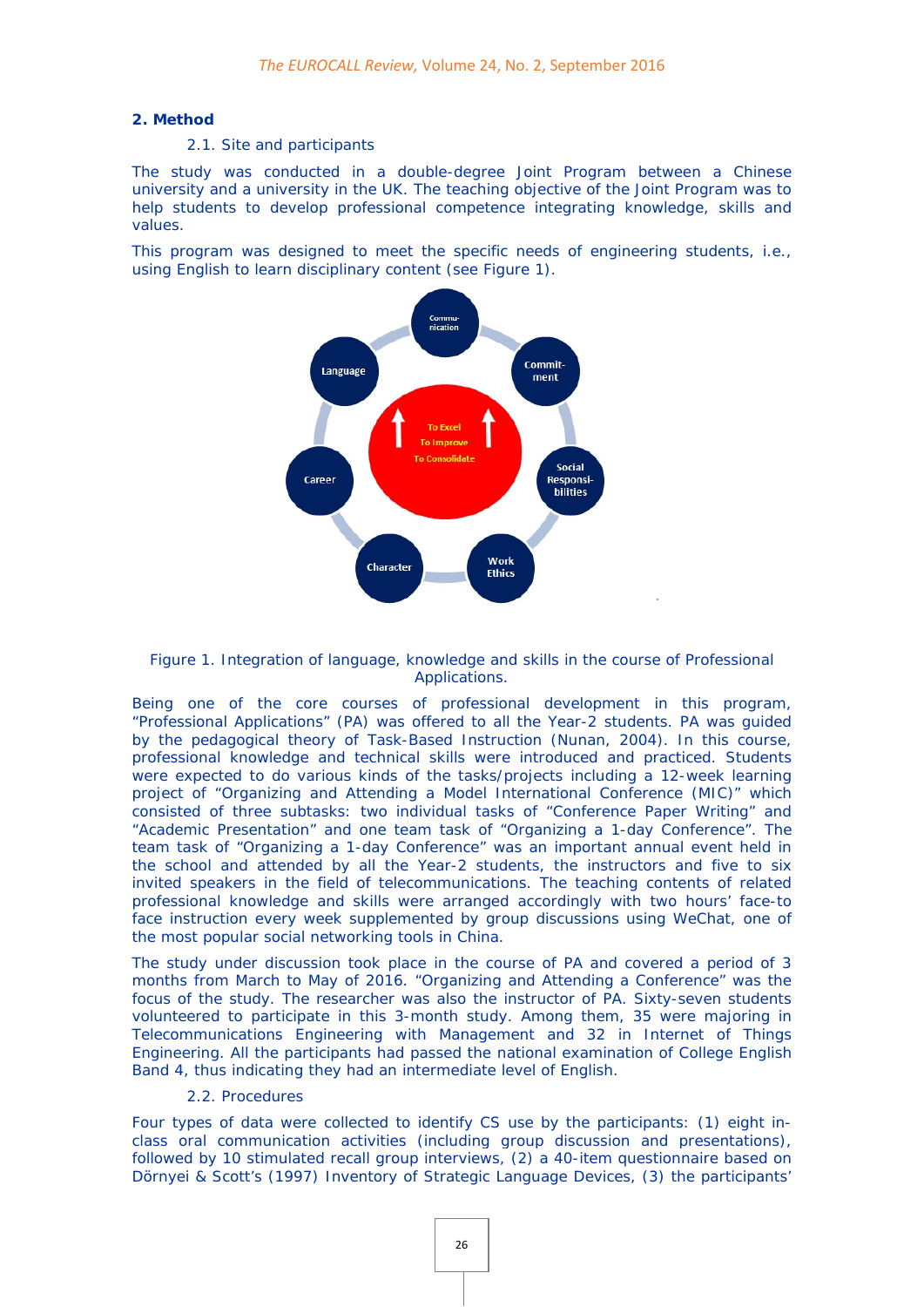WeChat exchanges while they were discussing their coursework, and (4) the participants' reflective reports and assignments. The stimulated recall group interviews, each lasting for about 30 minutes, were conducted in Chinese to avoid unnecessary communication difficulties. At the end of May, the participants were asked to respond to the questionnaire on a five-point Likert scale ranging from 1 (strongly disagree) to 5 (strongly agree). The Cronbach's alpha of the questionnaire was 0.778, indicating it was reliable. All the data were then transcribed and coded by the researcher and her research team. The transcription conventions were adopted from Duff (2000).

#### **3. Results and discussion**

In this study, we used both quantitative and qualitative analysis to gain more insight into the dynamics of communication strategies in a MALL setting. A total of 8-hour communication sessions and 5-hour interviews were recorded. The WeChat messages consisted of 18,241 words, 192 voice messages and 597 emoticons/pictures/videos. Based on Dörnyei & Scott's (1997) Inventory of Strategic Language Devices, the transcripts of eight oral communication sessions were analyzed and 16 CSs identified (See Table 1).

|                | <b>Types of CSs</b>               | <b>Description</b>                                                                                                                                                 | <b>Examples of discourse markers</b>                                                                                                                                                                                                                            | <b>Frequency</b> |
|----------------|-----------------------------------|--------------------------------------------------------------------------------------------------------------------------------------------------------------------|-----------------------------------------------------------------------------------------------------------------------------------------------------------------------------------------------------------------------------------------------------------------|------------------|
|                | <b>Message</b><br>abandonment     | Leaving a message unfinished<br>because of some language<br>difficulty                                                                                             | "MIC? UrIt's a meeting? ##<br>Okay". (With puzzled facial expression<br>and frowns)                                                                                                                                                                             | 336              |
| $\overline{2}$ | <b>Message</b><br>replacement     | Substituting the original<br>message with a new one<br>because of not feeling capable<br>of executing it.                                                          | (Retrospective comments in the<br>stimulated recall interview. When<br>talking about conference organization)<br>"I'm the char. I forgot how to say<br>chengxuce ((conference program)).<br>So I had to say something else".<br>(Translated by the researchers) | 245              |
| $\overline{3}$ | Circumlocution<br>(paraphrase)    | Exemplifying, illustrating or<br>describing the properties of<br>the target object or action.                                                                      | "Dress code means you should wear<br>shirts and suits## like this."<br>(showing a picture of their fellow<br>students working as volunteers at<br>Global Mobile Internet Conference<br>2015)                                                                    | 424              |
| $\overline{4}$ | Approximation                     | Using a single alternative<br>lexical item, such as<br>superordinate or a related<br>term, which shares semantic<br>features with the target word<br>or structure. | Use of "composition" or "essay"<br>instead of "conference paper"                                                                                                                                                                                                | 245              |
| 5              | Use of all-purpose<br>words       | Extending a general, "empty"<br>lexical item to contexts where<br>specific words are lacking.                                                                      | "the thing", "something like that",<br>'bla, bla, bla"                                                                                                                                                                                                          | 198              |
| $\overline{6}$ | Word coinage                      | Creating a non-existing L2<br>word by applying a supposed<br>L2 rule to an existing L2 word.                                                                       | "unsastified", "unlegal"                                                                                                                                                                                                                                        | 88               |
| 7              | Literal translation<br>(transfer) | Translating literallyfrom<br>L1/L3 to L2.                                                                                                                          | "After I entered into this university"<br>Use of "meat eyes" to refer "naked<br>eyes"                                                                                                                                                                           | 398              |
| 8              | Foreignizing                      | Using an L1/L3 word by<br>adjusting it to L2 phonology.                                                                                                            | "That's all simida" (Use of the Korean<br>word simida for stress.)<br>"nani" (Japanese word for "what".<br>Used to express curiosity or anger in<br>many Chinese contexts.)                                                                                     | 88               |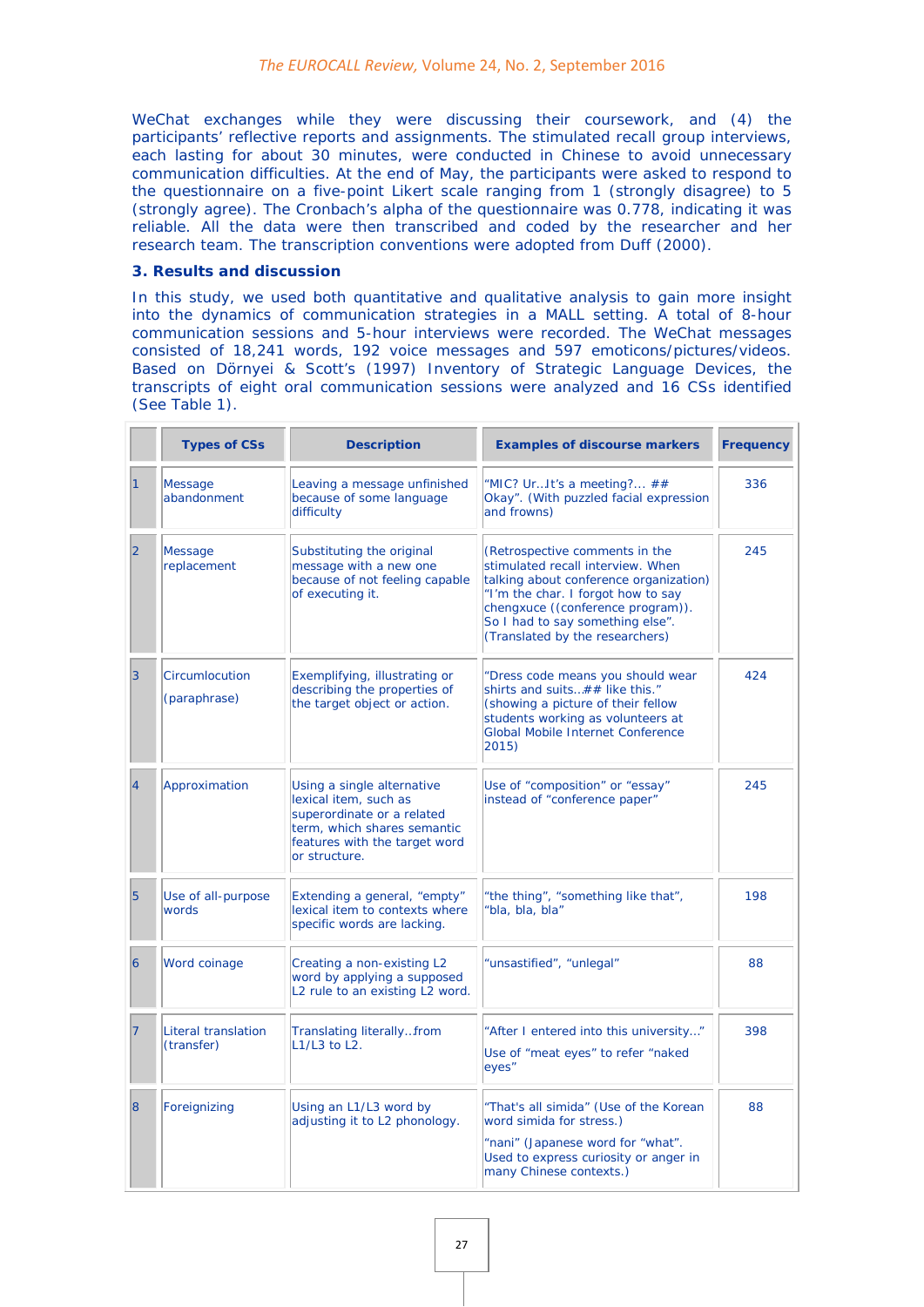## *The EUROCALL Review,* Volume 24, No. 2, September 2016

| <b>9</b>        | Code-switching                                          | Including L1/L3 words with<br>L1/L3 pronunciation in L2<br>speech.                                                                      | "G si" and "G wu" ((Chinese<br>equivalent for G4 and G5))<br>"moni guoji huiyi" (Model<br><b>International Conference)</b>                                                                             | 436 |
|-----------------|---------------------------------------------------------|-----------------------------------------------------------------------------------------------------------------------------------------|--------------------------------------------------------------------------------------------------------------------------------------------------------------------------------------------------------|-----|
| 10 <sup>1</sup> | Repair                                                  | Making corrections in one's<br>own speech or other's<br>performance                                                                     | "Ladies and gentlemen. You're warmly<br>welcomedwelcome."                                                                                                                                              | 195 |
| 11              | Mime (non-linguistic<br>/ paralinguistic<br>strategies) | Describing whole concepts<br>nonverbally, or accompanying<br>a verbal with a visual<br><b>illustration</b>                              | Speaker 1: "Look, this part of<br>presentation skills, nonverbal<br>communication. (The speaker<br>demonstrates using eye contacts and<br>hand gestures.)Is it clear?"<br>Speaker 2: (Nods and smiles) | 289 |
| 12              | Use of fillers                                          | Using gambits to fill pauses<br>in order to keep the<br>communication channel open<br>and maintain discourse at<br>times of difficulty. | " Well, you know,  (laughing) "                                                                                                                                                                        | 165 |
| 13              | Repetition                                              | Repeating a word or a string of<br>words immediately after they<br>were said.                                                           | Speaker 1: "One of the writing<br>mistakes is redundancy"<br>Speaker 2: "Redundancy"?<br>Speaker 1: "Yes, redundancy."                                                                                 | 210 |
| 14              | Appeal for help                                         | Trying to elicit help from<br>others directly or indirectly                                                                             | (Turns to the group leader) "Can you<br>email me the IEEE paper template?"                                                                                                                             | 321 |
| 15              | <b>Asking for</b><br>clarification                      | Requesting for more<br>explanation.                                                                                                     | "What do you mean?"                                                                                                                                                                                    | 254 |
| 16              | <b>Expressing</b><br>non-understanding                  | Expressing that one did not<br>understand                                                                                               | "I'm sorry. I don't understand."                                                                                                                                                                       | 132 |

Table 1. Description of CS use in the communication sessions.

As can be seen from Table 1, the participants used 16 types of CSs in their oral communication sessions. Moreover, results show high occurrences of "Code-switching"  $(F=436)$ , "Circumlocution" (F=424) and "Literal Translation" (F=398).

The WeChat data showed similar types of CSs used by the participants except for Strategy 11 of "Miming". Because of the absence of face-to-face communication in WeChat interactions, the participants tended to use more frequently the compensatory strategy of mobile-supported emoticons, voice messages, etc. Table 2 presents the mean and standard deviations of overall CS use reported in the questionnaire data.

| CS Item $#$ | Range          | <b>Minimum</b> | <b>Maximum</b> | <b>Mean</b> | <b>SD</b> |
|-------------|----------------|----------------|----------------|-------------|-----------|
| 1           | 1.92           | 2.69           | 4.61           | 3.55        | 0.8       |
| 2           | 2.96           | 2.02           | 4.98           | 3.51        | 1.01      |
| 3           | 1.99           | 3.01           | 5              | 3.81        | 0.98      |
| 4           | $\overline{2}$ | 2.86           | 4.86           | 3.76        | 0.89      |
| 5           | 1.13           | 1.88           | 3.01           | 2.48        | 1.01      |
| 6           | 0.9            | 2.96           | 3.86           | 3.01        | 0.79      |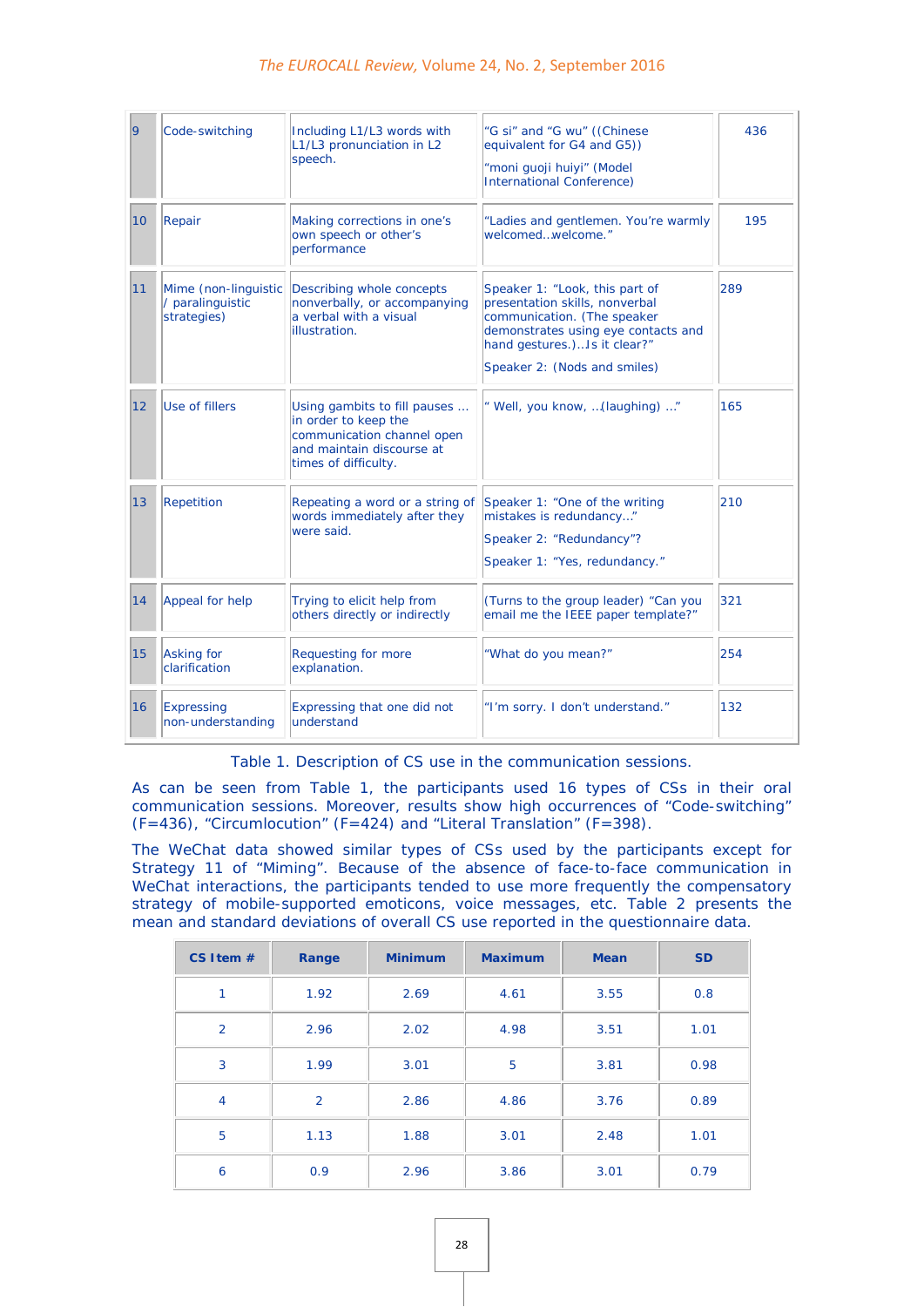#### *The EUROCALL Review,* Volume 24, No. 2, September 2016

| $\overline{7}$  | 2.01           | 2.98 | 4.99 | 3.96 | $\mathbf{1}$ |
|-----------------|----------------|------|------|------|--------------|
| 8               | 3.02           | 1.91 | 4.93 | 3.03 | 0.84         |
| 9               | 0.55           | 4.45 | 5    | 4.71 | 0.99         |
| 10 <sup>°</sup> | 1.6            | 3.28 | 4.88 | 4.11 | 0.78         |
| 11              | $\overline{2}$ | 2.97 | 4.97 | 3.57 | 0.89         |
| 12 <sub>2</sub> | 0.05           | 3.76 | 3.81 | 3.78 | $\mathbf{1}$ |
| 13              | 1.7            | 3.3  | 5    | 4.05 | 0.89         |
| 14              | 1.89           | 3.04 | 4.93 | 3.65 | 0.79         |
| 15              | 1.14           | 3.86 | 5    | 4.39 | 0.98         |
| 16              | 0.68           | 3.13 | 3.81 | 3.27 | 0.88         |

Table 2. Descriptive statistics of the CS use reported in the questionnaire.

The results indicated that the participants reported using the same types of CSs. However, they used different CSs when performing different tasks. A closer look at the further context of CSs, i.e., two or more turns preceding/following the turn(s) containing the discourse makers of CS usage revealed that the participants used those CSs not only for comprehension purposes (to overcome communication gaps) but also for interpersonal communication purposes. Data from the WeChat exchanges provided supporting evidences for the equally important roles of negotiating for meaning and communicating to maintain a friendly and supportive relationship. The following extract is a WeChat example of using the CSs of "Code-switching" and "Mime/paralinguisitic strategies":

- 1. Jigang (the group leader): *Dajiahao* (*Hi, everyone*)! We have reviewed all the papers. We'll soon announce the names of the authors who will present at the MIC.
- 2. Lily: Present at MIC?
- 3. Jigang: Yes, present at moni guiji huiyi (*Model International Conference)* simida.
- 4. Lily: Haosailei! (The word haosailei means "great" and has the pronunciation in Cantonese dialect. It is a popular Internet buzzword in China.)
- 5. Jigang: (follows Lily's message and posts a yellow smiley)
- 6. Jason: (follows with a thumbs-up emoticon)

Extract 1 from WeChat Group 1 (2016-04-18)

(Jigang, Lily and Jason are pseudonyms of the participants.)

In the above situation, the first communicator Jigang makes an announcement in the Class WeChat Group. The phrase of "Present at MIC" is repeated in the second turn. It is a signal for a problem in understanding the term MIC. Jigang interprets this as a request asking for clarification. So in the third turn, he rephrases the term using the Chinese equivalent "moni guoji huiyi". In the fourth turn, Lily shows understanding and appreciation by using a Chinese buzzword "haosailei". Other students join in the chat by adding more emoticons. In recent years, many foreign cultures and languages have been introduced into China. That might explain why some foreign words such as the Korean word "simida" (expressing stress) and the Japanese word of "nani" (expressing anger or curiosity) were frequently used in the participants' oral communication and in their WeChat exchanges.

It should be noted that although similar CSs were identified in two learning environments: oral sessions in typical classroom contexts and after-class group discussion through WeChat, data showed that there are some differences in strategy use between the two types of interaction. Due to the absence of face-to-face interaction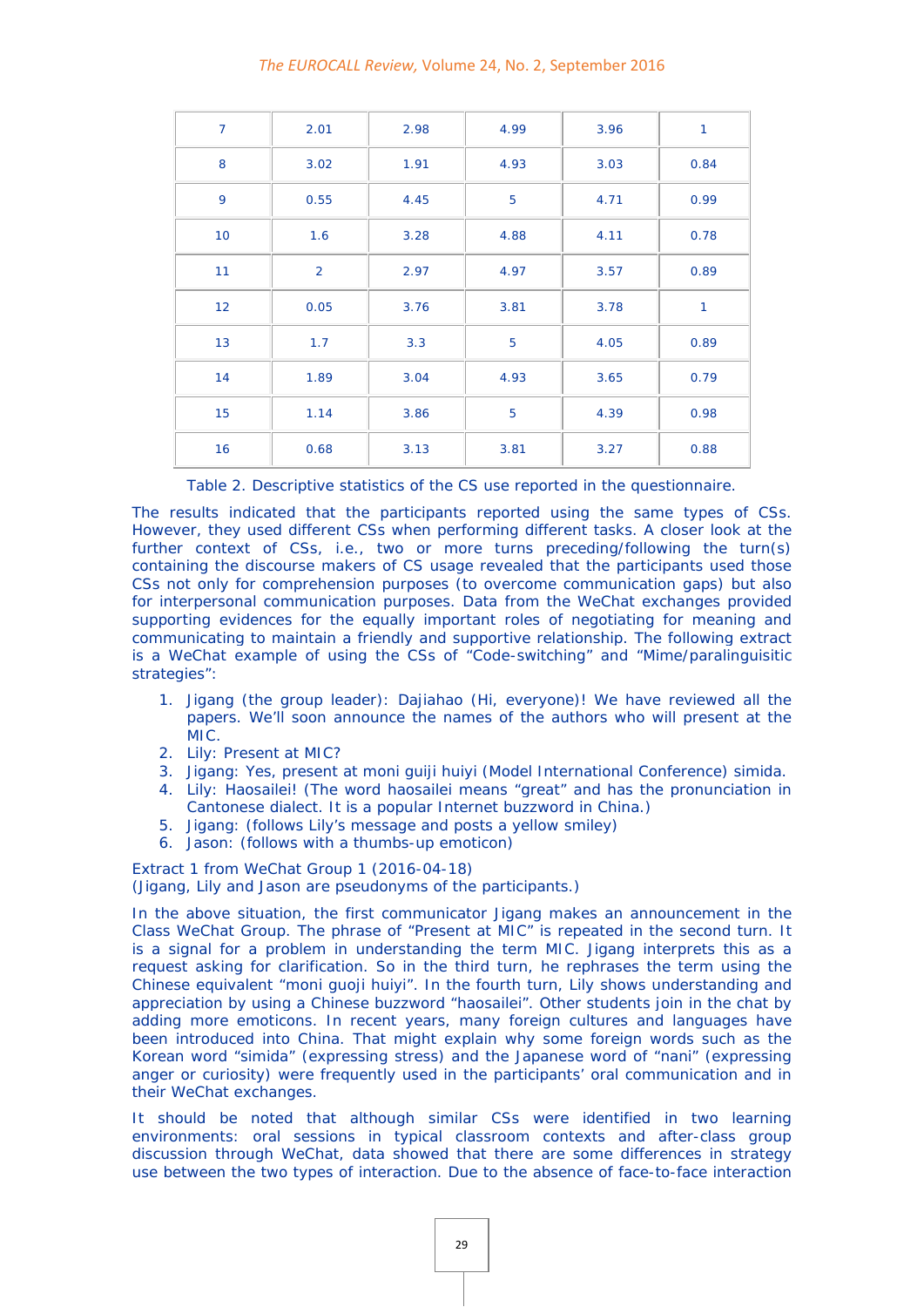in WeChat, avatars and WeChat IDs were used for user identification and text messages were supplemented/replaced by emoticons, graphics, voice messages, short videos or hyperlinks. This was supported by the comments from the stimulated recall interviews and from the participants' reports.

To sum up, data analysis shows that the participants used a variety of L1-, L2 and even L3-based CSs to overcome communication gaps. However, they used different CSs in different situations and for different purposes. Some students paid more attention to getting their meaning across while other focused more on maintaining a supportive and friendly relationship.

#### **4. Conclusions**

In this paper, the researcher has attempted to answer two research questions by analyzing the data from a socio-cognitive perspective. Three conclusions can be drawn from the above discussion. First, the L2 learners used a variety of L1-, L2-, L3-based CSs when completing academic tasks related to conference communication, thus providing supporting evidences for the theory of Linguistic Interdependence. Second, they had the same repertoire of strategies to deal with various kinds of communication problems and to meet various kinds of task needs in both classroom settings and mobile-learning settings. Finally, they employed different strategies when doing different tasks and in different communication settings. The pedagogical implication of the study is that instructors should have CS training tailored to their students' professional needs. It is suggested that the direction for future research focuses on a longitudinal investigation of the amount of scaffolding that helps students transfer communication strategies across tasks.

#### **Acknowledgements**

I would like to thank Beijing University of Posts and Telecommunications for funding the research project.

#### **References**

Beatty K. & Nunan, D. (2004). Computer- mediated collaborative learning, *System 32*, pp. 165-183.

Bialystok, E. (1990). *Communication strategies.* Oxford: Blackwell.

Blake, R., (2000). Computer mediated communication: a window on L2 Spanish interlanguage. *Language Learning and Technology 4*(1), 120-136.

Blin, F. (2004). CALL and the development of learner autonomy: Towards an activitytheoretical perspective. *ReCALL,* 16, 377-395.

Cummins, J. (1979). Linguistic interdependence and the educational development of bilingual children. *Review of Educational Research, 49*, 222-251.

Cummins, J. (1991). Interdependence of first and second language proficiency in bilingual children. In E. Bialystok (Ed.), *Language proficiency in bilingual children* (pp. 70-89). Cambridge: Cambridge University Press.

Cummins, J., & Swain, M. (1986). Linguistic interdependence: A central principle of bilingual education. In J. Cummins and M. Swain (Eds.), *Bilingualism in education: Aspects of theory, research, and practice* (pp. 80-95). New York: Longman.

Dörnyei, Z., & Scott, M. L. (1997). Communication strategies in a second language: Definitions and Taxonomies. *Language Learning 47*(1), 173-210.

Duff, P. A. (2000). Repetition in foreign language classroom interaction. In J. K. Hall & L. Verplaetse (Eds.), *Second and foreign language learning through classroom interaction* (pp. 109-138). Mahwah, NJ: Lawrence Erlbaum.

Faerch, C., & Kasper, G. (1983). Plans and strategies in foreign language communication. In C. Faerch & G. Kasper (Eds.), *Strategies in interlanguage communication* (pp. 20-60). Harlow: Longman.